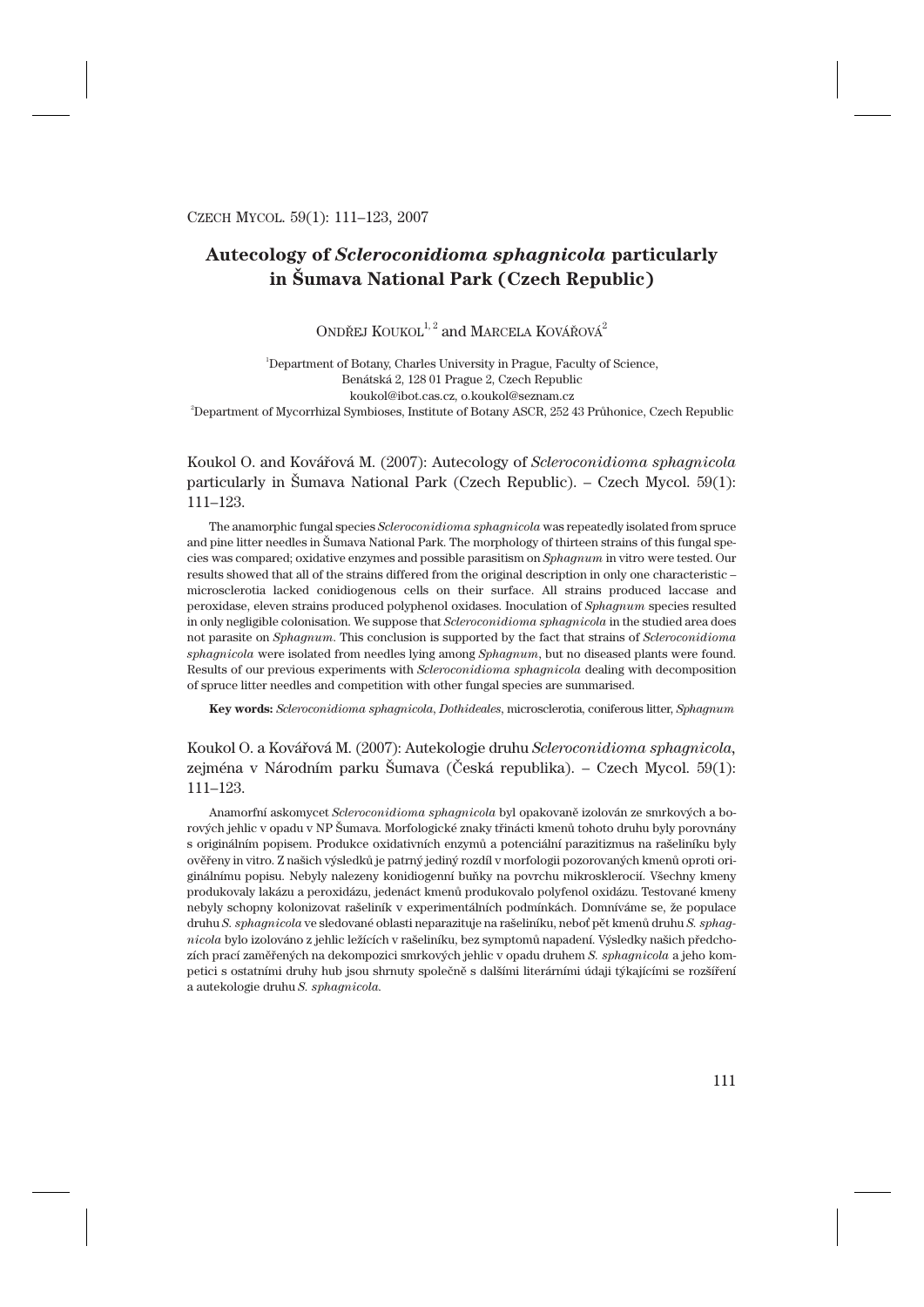## **INTRODUCTION**

Mycobiota of the Šumava National Park (NP) in the mountain range in the south-western part of the Czech Republic is particularly rich due to the high diversity of well-preserved natural and semi-natural ecosystems and specific microclimatic conditions (especially high humidity). Records of rare macro– and micromycetes from this area have been regularly published (e. g. Holec 2000, Holec 2004, Holec et al. 2002, Tomšovský 2002, Kubátová et al. 1998) including new fungal species and genera (e. g. Réblová and Seifert 2004). However, micromycete isolations were adopted only sporadically and large areas of the Šumava NP may still supply intriguing data. We carried out regular biannual isolations of saprotrophic fungi from litter needles collected in one of these areas, in the ecotone of spruce forest and swamp on the southern edge of the "Novohuťský močál" swamp, beginning in 2002. Our isolations often yielded sterile strains or strains with insufficient morphological features enabling their identification. Thus, sequencing of the internal transcribed spacer region (ITS) of the nuclear ribosomal DNA was adopted and strains were identified based on the alignment with known sequences (Koukol et al. 2006a).

Comparison of our ITS rDNA sequences with those published in the GenBank revealed that several of our sequences were identical to *Scleroconidioma sphagnicola* Tsuneda, Currah & Thormann, an anamorphic species parasiting on *Sphagnum fuscum* (Schimp.) Klinggr. in Canada (Tsuneda et al. 2000). Tsuneda et al. (2001a) verified the parasitic status of the fungus after further collections of diseased plants and examination under light and electron microscopes. Moreover, artificial inoculation of healthy plants resulted in the same symptoms.

In their further study dealing with the conidiogenesis of *Scleroconidioma sphagnicola*, Tsuneda et al. (2001b) distinguished the terms microsclerotium and conidioma. The former refers to multicellular sterile structures whose primary function is survival while the latter refers to stromatic bodies bearing conidiogenous cells. They also provided a detailed description of the pleomorphic conidiogenesis of *S. sphagnicola*. Juvenile hyphae of *S. sphagnicola* produced conidia percurrently (occasionally sympodially). Microsclerotia arose from older hyphae and developed into conidiomata as their surface cells converted into annellidic and phialidic conidiogenous cells.

The morphology of *S. sphagnicola* alone did not allow its phylogenetic placement, until Hambleton et al. (2003) provided the phylogenetic position of *S. sphagnicola* based on the analyses of the rDNA. The analyses suggested that *S. sphagnicola* is closely related to the *Dothideales*. According to the analysis of the SSU rDNA, it seems to be closely related to *Aureobasidium pullulans* (de Bary) G. Arnaud, a cosmopolitan saprotrophic coloniser of phylloplane, soil and plant debris including that of coniferous origin (Domsch et al. 1980, Tokumasu 1996).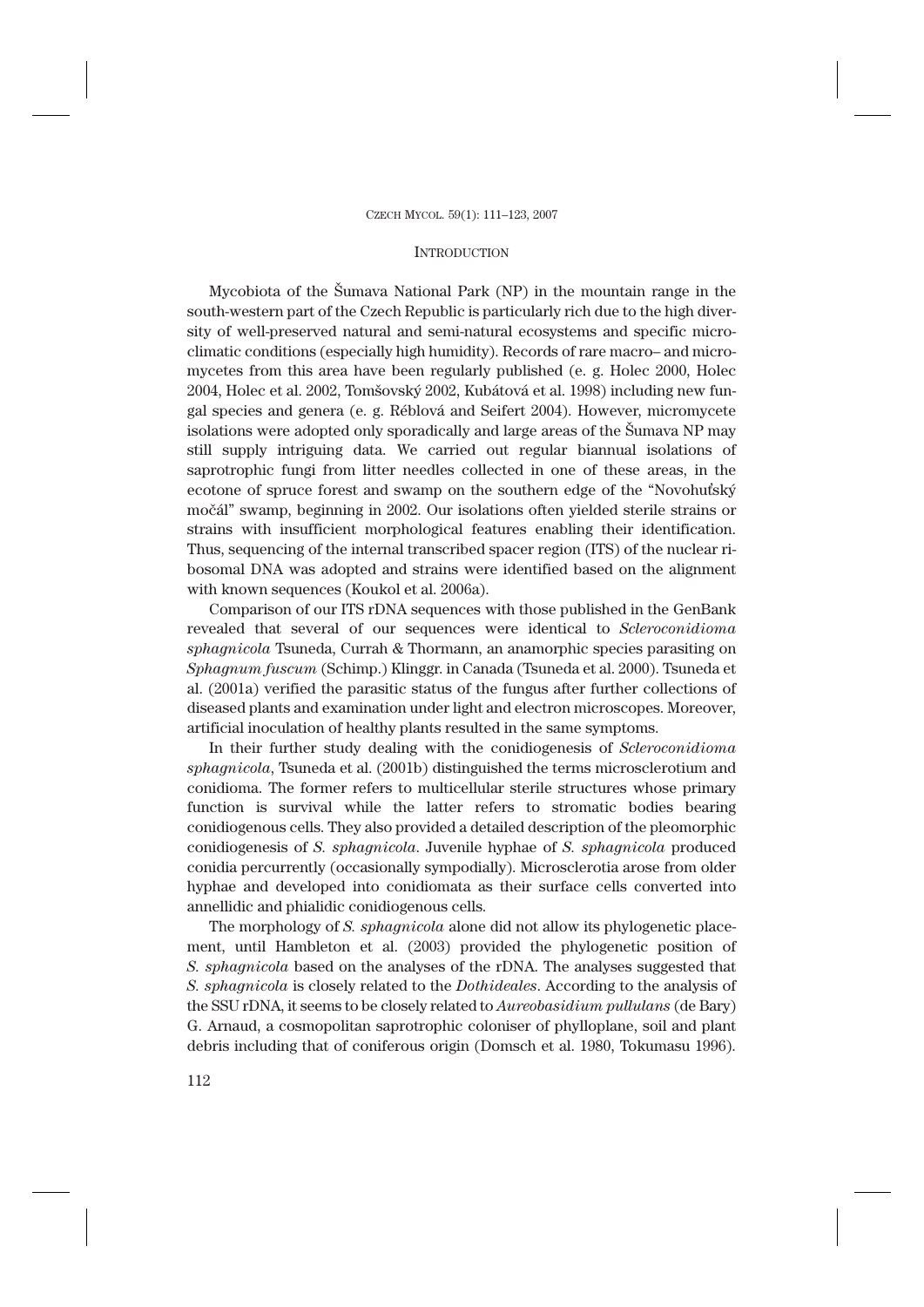The analysis of the ITS rDNA revealed that it clustered with *Rhizosphaera kalkhoffii* Bubák and *Rhizosphaera pini* (Corda) Maubl., two parasites of conifers.

The only other record of *S. sphagnicola* was provided by Vasiliauskas et al. (2005), who isolated *S. sphagnicola* from spruce woody debris in Sweden. Their study on airborne fungal colonisers revealed a surprisingly high frequency of *S. sphagnicola* colonising freshly cut sections of spruce stems.

Our isolates represent the third record of this species in the world and the first isolation in the Czech Republic. Furthermore, they were all obtained from a new niche of the species, coniferous litter needles. Strain *S. sphagnicola* NK08 (CCF 3545) was used in a series of laboratory experiments and its ability to decompose litter needles, participate in organic phosphorus transformation and compete with other fungal strains was described in earlier works of the first author (Koukol et al. 2006a, Koukol et al. 2006b). Results of these experiments suggest that the autecology of strains of *S. sphagnicola* from the Šumava NP is strikingly different from Canadian peat bogs. Therefore, we wanted to test the hypothesis that our strains are able to parasite on local populations of *Sphagnum* species as well. We also increased the present knowledge of the enzymatic abilities of *Scleroconidioma sphagnicola*, especially the production of oxidative enzymes. Finally a morphological comparison of 13 strains was carried out, as the morphology of *S. sphagnicola* is also extremely variable and various strains may exhibit substantial differences in conidiogenesis. This paper summarises our original data and literature records regarding morphology and autecology of *S. sphagnicola*.

#### MATERIALS AND METHODS

Fungal strains collection**.** Strains of *S. sphagnicola* were isolated from litter needles collected regularly at the beginning of November between the years 2002 and 2005. The sampling site in the Šumava NP (Czech Republic) was situated 6 km S of the village of Modrava. The site (approx. 30 m2 ) included an 80–100 year old unmanaged monoculture of *Picea abies* (L.) Karst. (*Calamagrostiovillosae Piceetum* ass.) and the "Novohuťský močál" swamp with growth of *Pinus* ×*pseudopumilio* (Willk.) Beck (*Sphagno-Pinetum mughi* ass.). Coordinates of the centre of the site were as follows: 48° 59.11 N / 13° 26.86 W, elevation approx. 1220 m above sea level. Although the forest was originally manmade, together with the swamp it belongs to zone 1 (strictly protected) of the Šumava NP. Limited access and lack of forestry management makes natural processes in the litter likely.

Single spruce needles were sampled by hand at several microlocalities within the sampling site with clearly distinguished  $O_1$  and  $O_2$  soil horizons (in both the forest and the swamp). Pine needles were sampled from the surface of the *Sphagnum* cover. Needles were put into sterile polyethylene bags. Codes of all 13 strains, habitats and dates of isolation are summarised in Tab. 1.

In the laboratory, individual needles were surface sterilised for 30 s with hydrogen peroxide (30 %) and washed in sterile water. Washed needles were incubated in Petri dishes containing malt extract agar (1.5 % MEA, Sigma-Aldrich Co., St. Louis, Missouri) at room temperature. Growing mycelia were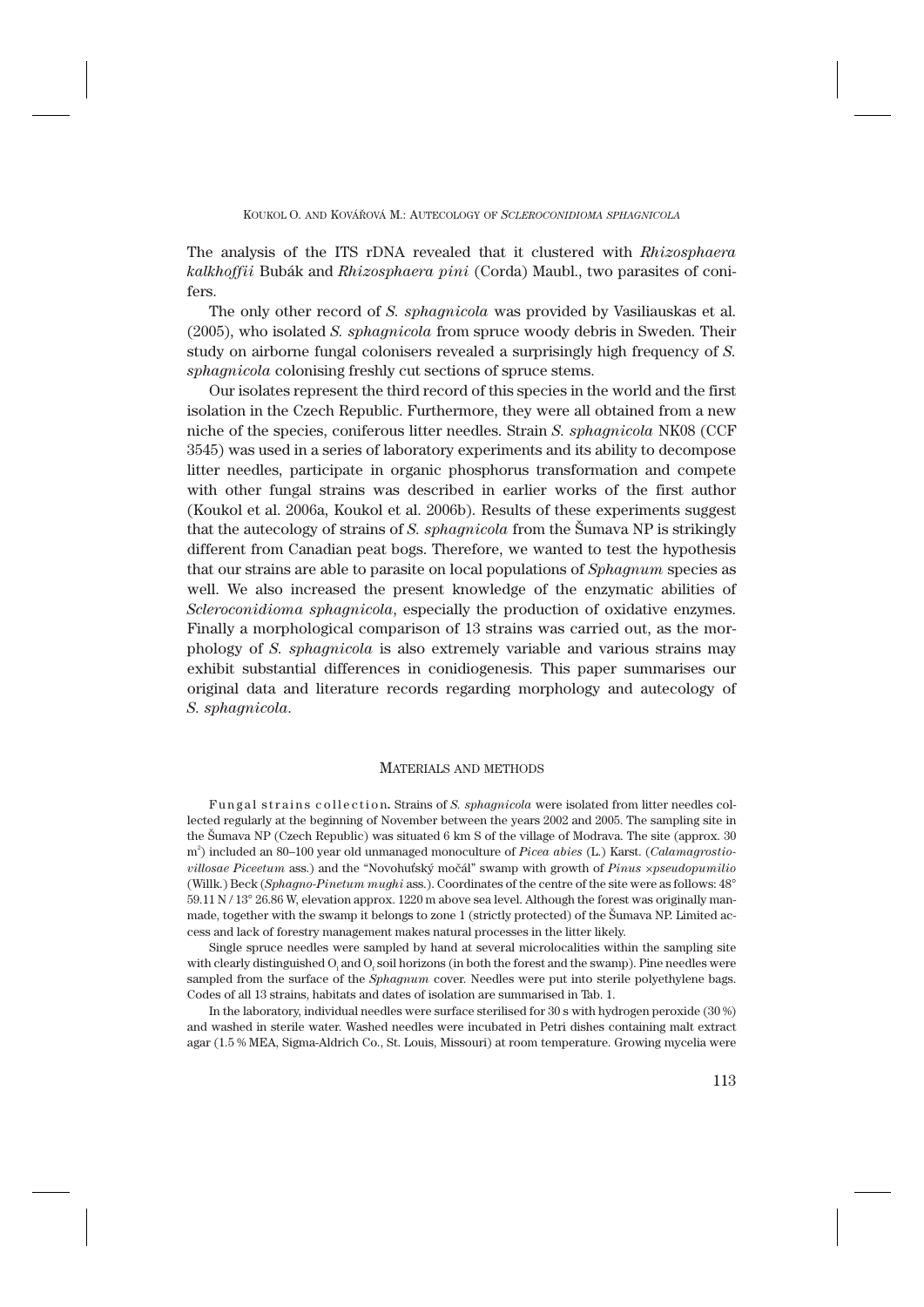#### CZECH MYCOL. 59(1): 111–123, 2007

transferred to half strength potato dextrose agar (50 % PDA, Sigma-Aldrich Co.) and preserved in the first author's fungal collection and in the Culture Collection of Fungi (CCF, Prague). One strain was isolated from *Cephalcia abietis* L. (Hymenoptera: *Pamphiliidae*) frass pellets caught in litter containers (Kovářová and Vacek 2003). One strain was obtained from a personal collection of Rimvydas Vasiliauskas (SLU, Sweden).

Fungal morphology and microscopic observation. The fungal strains were cultivated on corn-meal agar medium with glucose (CMAD, HiMedia, India) prior to the observations under both light and scanning electron microscopes (SEM). This procedure eliminated the production of vegetative mycelia and enhanced conidia production (Tsuneda et al. 2000). Additional cultivations were performed on PDA and spruce extract agar (SPEA). The SPEA was prepared as follows: 25 g of O. spruce needles were extracted in 1 litre of deionised water overnight and the extract was filtered through filter paper. Finally, 15 g of agar was added to 1 litre of the extract and the medium was sterilised in an autoclave for 15 minutes (121 °C, 103 kPa).

The agar media in the Petri dishes were covered with sterilised discs of cellophane and the fungi were inoculated on the cellophane. This method simplified further preparation of the samples for microscopic observation (Kolařík, pers. com.). Pieces of cellophane overgrown by mycelium were cut with sterilised scissors and transferred together with mycelia onto a microscope slide or into an SEM observing chamber. Samples were prepared in Meltzer's reagent for light microscopy. Microscopic observations were performed with an Olympus BX61 scientific microscope. Pictures were taken with an Olympus DP70 camera. SEM photographs were taken with an FEI Quanta 200 ESEM environmental scanning electron microscope at the Environmental Mode at 25 kV (220 Pa and –12 °C). Pieces of cellophane with mycelium were observed directly after removal from the Petri dish, as this type of observation did not require fixation and metallic coating. Digital pictures were processed using the QuickPhoto Micro 2.0 software (Olympus, Hamburg, Germany).

| Strain              | Substrate                    | Habitat                                        | Date of isolation |
|---------------------|------------------------------|------------------------------------------------|-------------------|
| NK01                | Picea abies                  | 0. litter needles                              | 5, 10, 2002       |
| <b>NK02</b>         | Picea abies                  | $Or$ litter needles                            | 22.9.2003         |
| NK04                | Picea abies                  | $0r$ litter needles                            | 22.9.2003         |
| NK05                | Picea abies                  | $Or$ litter needles                            | 22.9.2003         |
| <b>NK06</b>         | Picea abies                  | 0. litter needles                              | 22.9.2003         |
| NK08 <sup>1</sup>   | Picea abies                  | $0r$ litter needles                            | 5, 10, 2002       |
| $3 - 3$             | Picea abies                  | $Oi$ litter needles within <i>Sphagnum</i> sp. | 2.11.2005         |
| $4 - 1$             | Picea abies                  | O, litter needles within Sphagnum sp.          | 2.11.2005         |
| $5 - 1$             | Picea abies                  | O. litter needles within Sphagnum sp.          | 2.11.2005         |
| $9 - 1$             | $Pinus \times pseudopumilio$ | $Oi$ litter needles within <i>Sphagnum</i> sp. | 2.11.2005         |
| $10 - 2$            | $Pinus \times pseudopumilio$ | $Oi$ litter needles within <i>Sphagnum</i> sp. | 2.11.2005         |
| TVIII <sub>03</sub> | Picea abies                  | Cephaltis abietis frass pellets                | 2.11.2005         |
| Olrim $428^2$       | Picea abies                  | stem section                                   | summer 2001       |

**Tab. 1.** Detailed habitats and dates of isolation of strains of *S. sphagnicola*.

<sup>1</sup> CCF 3545, GeneBank Accession number DQ182416

2 isolated by R. Vasiliauskas, GeneBank Accession number AY805592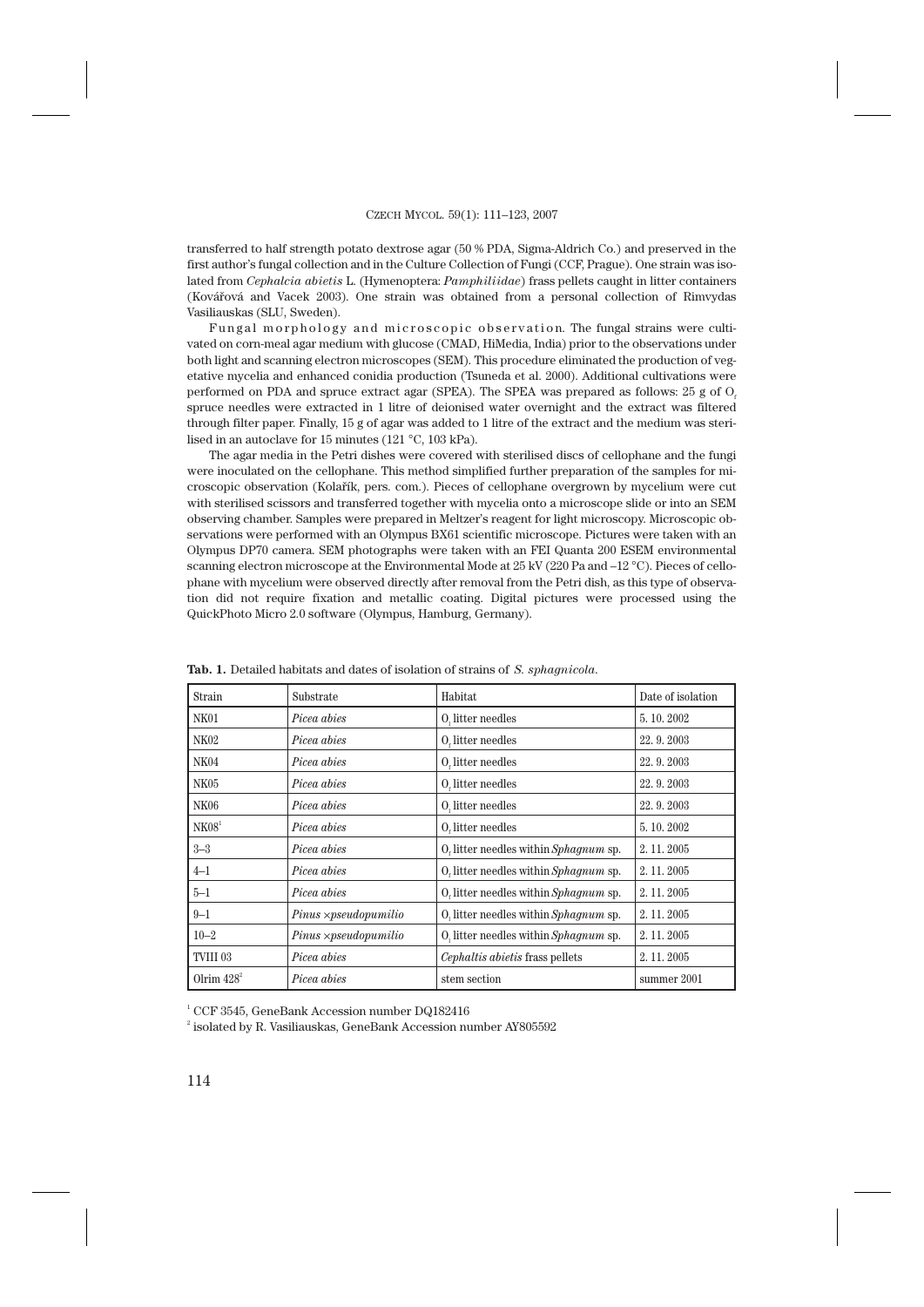#### KOUKOL O. AND KOVÁŘOVÁ M.: AUTECOLOGY OF *SCLEROCONIDIOMA SPHAGNICOLA*

O xid a tive en zyme assessment. The production of four oxidative enzymes was estimated using "spot tests" described by Gramss et al. (1998). These tests enable a relatively fast semi-quantitative estimation of laccase, peroxidase, tyrosinase and polyphenol oxidase on the basis of colour changes of specific compounds added directly to the mycelium on the agar plate (naphthol, pyrogallol, p*-*cresol and guaiacol, respectively). Tests were performed on three agar media: 50 % PDA, SPEA and artificial medium with glucoses (AM, according to Anderson et al. 1999).

Artificial inoculation of *Sphagnum*. Possible parasitism of *Scleroconidioma sphagnicola* on local *Sphagnum* species was tested using the method described by Tsuneda et al. (2001b). In short, surface sterilised whorls of *Sphagnum* leaves were placed on 20-day old colonies of *Scleroconidioma sphagnicola* growing on PDA. Five whorls were placed on one Petri dish. Dishes were then kept at room temperature and observed regularly for 2 months. Five strains of *S. sphagnicola* were used (codes NK01, NK08, 9–1, Olrim428 and TVIII03) in combination with three *Sphagnum* species, *S. rubellum* Wils., *S. girgensohnii* Russ. and *S. russowii* Warnst. collected in the Březník valley (Šumava NP). Petri dishes were observed under a dissecting microscope regularly for 2 months and their colonisation was recorded.

#### RESULTS

## **Morphological characteristics**

Greenish black colonies growing on CMAD grew slower compared to the original description and only strain 4–1 reached a diameter of 50 mm in 10 days as described by Tsuneda et al. (2000). Differences in growth rates between strain 4–1 and TVIII 03 were almost two-fold (Tab. 2). No tendency to grow more slowly was evident in strains kept longer in the culture collection. A thin white zone along the margin as mentioned in the description was observed only in colonies growing on PDA.

On CMAD all strains produced predominantly mycelium consisting of septate, melanised hyphae embedded in the agar. Aerial hyaline hyphae were also present and usually formed whitish tufts on the surface of the colony. Density of the colonies declined in the following order: PDA > CMAD > SPEA. Microsclerotia frequently formed on SPEA were both embedded in the agar and grew on its surface. They were made up of irregular cells with thick walls (Figs. 1–3). Although a substantial number of microsclerotia was observed, no conidiogenous cells on their surface were recorded. Samples of mycelium were observed under the electron microscope at regular intervals (for more than one month), but no agar medium including CMAD induced conidiogenous cell production. When growing on PDA, the formation of microsclerotia was suppressed and dense mycelium dominated.

Our strains produced conidia only from one type of intercalary conidiogenous cells in the vegetative hyphae. Conidia rested solitarily on the hyphae or were aggregated into clusters, especially in young colonies growing on CMAD (Figs. 4–7). The peg-shaped conidiogenous locus was visible under the light microscope as a thin-walled prominence (Fig. 4, arrow). Conidia were hyaline to slightly darkened, fusiform to spathulate, 1.5–3.4 μm wide and 5.5–10.5 μm long. This range is within the values described by Tsuneda et al. (2000), which were  $1-3 \times 6.5-9$  µm.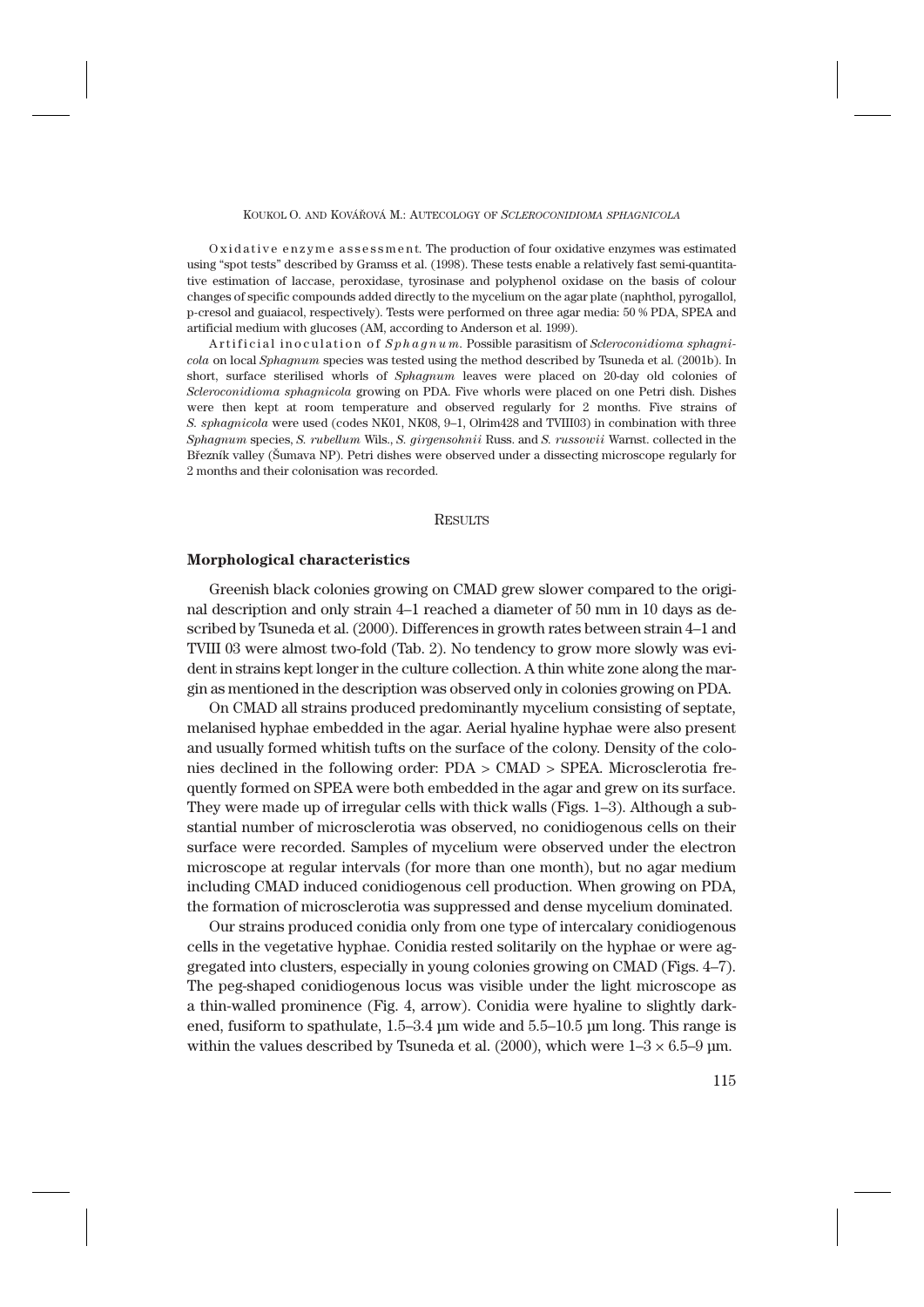|                     | Conidia size (µm) |                | Mycelium width $(\mu m)$ | Growth (mm)    |    |
|---------------------|-------------------|----------------|--------------------------|----------------|----|
| Strain              | Length            | Width          |                          | Hyaline        |    |
| NK01                | $10.5 \pm 0.60$   | $2.1 \pm 0.09$ | $4.3 \pm 0.09$           | $1.8 \pm 0.03$ | 41 |
| <b>NK02</b>         | $7.3 \pm 0.64$    | $1.8 \pm 0.04$ | $3.8 \pm 0.09$           | $1.4 \pm 0.11$ | 41 |
| NK04                | $8.6 \pm 0.76$    | $2.2 \pm 0.09$ | $4.1 \pm 0.13$           | $1.6 \pm 0.04$ | 42 |
| NK05                | $9.8 \pm 0.57$    | $1.8 \pm 0.13$ | $4.4 \pm 0.25$           | $1.3 \pm 0.04$ | 36 |
| NK06                | $6.7 \pm 0.25$    | $1.5 \pm 0.03$ | $4.1 \pm 0.13$           | $1.2 \pm 0.07$ | 44 |
| <b>NK08</b>         | $9.2 \pm 0.82$    | $2.6 \pm 0.19$ | $3.6 \pm 0.09$           | $1.6 \pm 0.11$ | 45 |
| $3 - 3$             | $10.3 \pm 0.87$   | $2.7 \pm 0.16$ | $4.7 \pm 0.41$           | $1.8 \pm 0.09$ | 44 |
| $4 - 1$             | $7.4 \pm 0.49$    | $2.1 \pm 0.10$ | $3.2 \pm 0.16$           | $1.2 \pm 0.09$ | 50 |
| $5 - 1$             | $7.8 \pm 0.35$    | $2.3 \pm 0.09$ | $4.3 \pm 0.19$           | $1.6 \pm 0.07$ | 35 |
| $9 - 1$             | $7.4 \pm 0.44$    | $1.7 \pm 0.06$ | $4.4 \pm 0.13$           | $1.4 \pm 0.06$ | 40 |
| $10 - 2$            | $8.6 \pm 0.48$    | $2.3 \pm 0.18$ | $3.8 \pm 0.20$           | $1.8 \pm 0.14$ | 38 |
| TVIII <sub>03</sub> | $5.5 \pm 0.16$    | $1.8 \pm 0.06$ | $3.6 \pm 0.09$           | $1.6 \pm 0.09$ | 26 |
| Olrim 428           | $7.3 \pm 0.51$    | $3.4 \pm 0.09$ | $4.6 \pm 0.29$           | $2.1 \pm 0.27$ | 36 |

**Tab. 2.** Morphological characteristics and growth rates of studied strains of *S. sphagnicola* (colony diameter measured after 10 days at 25 °C on CMAD, values of morphological characteristics represent means of 10 measurements  $\pm$  S.E.).

## **Enzymatic screening**

Most of the strains produced laccase, polyphenol oxidase and peroxidase on at least one agar medium (Tab. 3). The strains NK05 and 9–1 did not produce polyphenol oxidase. All the reactions had a slow progress, reaching maximal intensity after 24 hours. Remarkable differences were found in the reaction detecting polyphenol oxidase. The strains NK05 and 9–1 failed to react with guaiacol on any of the tested media. None of the tested strains produced tyrosinase.

#### **Parasitism on bryophytes**

Artificial inoculation of whorls of three *Sphagnum* species with five strains of *Scleroconidioma sphagnicola* resulted in a negligible fungal colonisation of the bryophyte tissue. Leaves remained sterile with the exception of minute areas where the leaves directly touched the mycelia on the agar medium. However, colonisation was limited only to these spots and consisted of dark sterile hyphae as observed under the light microscope. Fungal colonisation did not spread across the leaves and no conidiogenous structures including microsclerotia (conidiomata) were formed.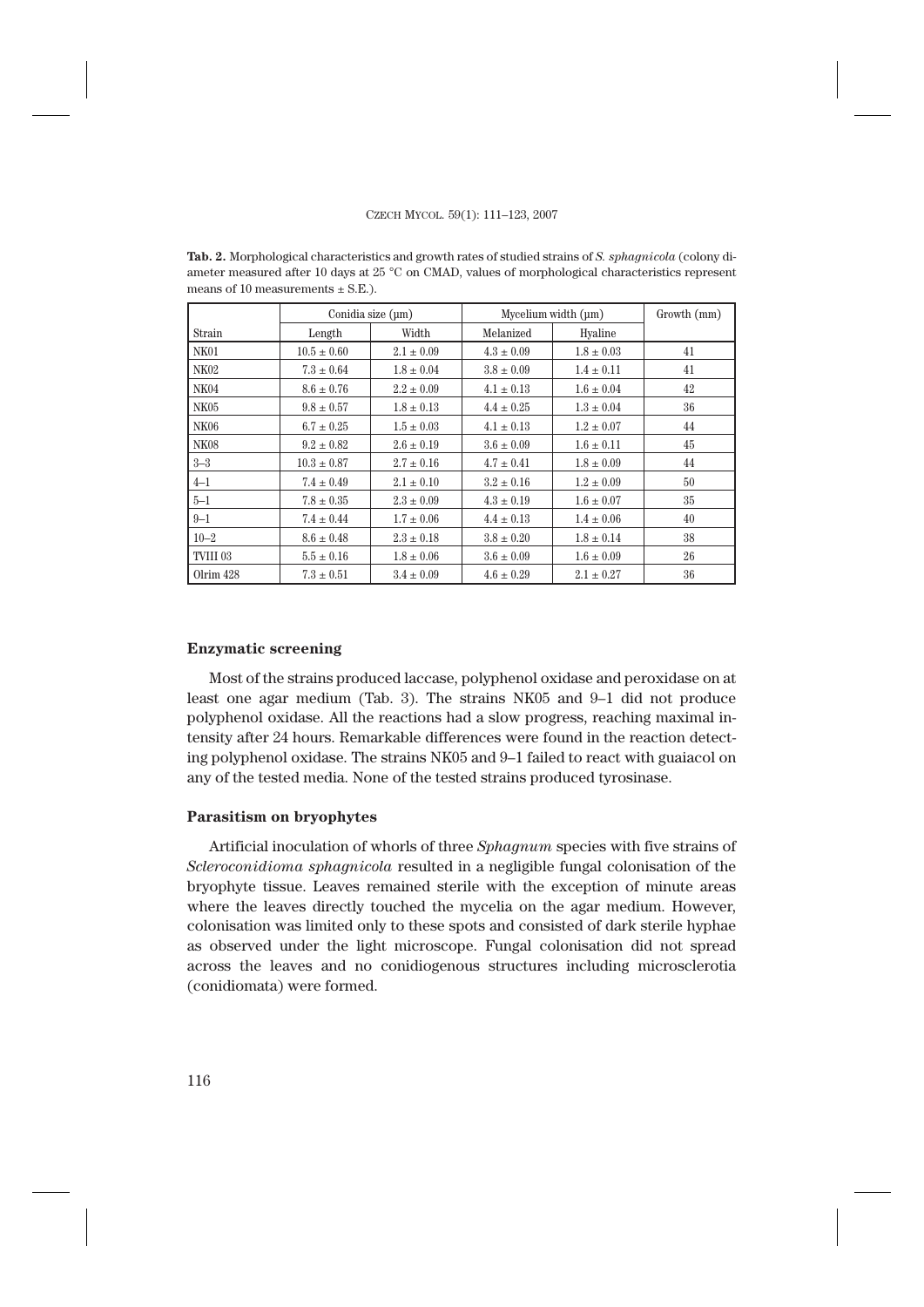**Tab. 3.** Enzymatic screening of studied strains of *S. sphagnicola* on three oxidative enzymes on three different agar media. Reactions were observed 2 and 24 hours after addition of reactants, respectively. For abbreviations of agar media, see text; – no reaction; + weak reaction; ++ moderate reaction; +++ strong reaction (not recorded).

|                  | Laccase        |             |                |            |                          |           | Polyphenol oxidase       |             |                |            |                | Peroxidase               |                |                |                |            |                          |         |  |
|------------------|----------------|-------------|----------------|------------|--------------------------|-----------|--------------------------|-------------|----------------|------------|----------------|--------------------------|----------------|----------------|----------------|------------|--------------------------|---------|--|
|                  |                | <b>SPEA</b> |                | <b>PDA</b> |                          | AM        |                          | <b>SPEA</b> |                | <b>PDA</b> |                | AM                       |                | <b>SPEA</b>    |                | <b>PDA</b> |                          | AM      |  |
| Strain           | 2 <sub>h</sub> | 24<br>h     | 2 <sub>h</sub> | 24<br>h    | 2 <sub>h</sub>           | 24<br>h   | 2 <sub>h</sub>           | 24<br>h     | 2 <sub>h</sub> | 24<br>h    | 2 <sub>h</sub> | 24<br>h                  | 2 <sub>h</sub> | 24<br>h        | 2 <sub>h</sub> | 24<br>h    | 2 <sub>h</sub>           | 24<br>h |  |
| NK01             | $++$           | $++$        | $^{+}$         | $^{+}$     | $^{+}$                   | $++$      | $^{+}$                   | $++$        | $\ddot{}$      | $+$        |                | -                        | $^{+}$         | $^{+}$         | $^{+}$         | $^{+}$     | $^{+}$                   | $+$     |  |
| NK <sub>02</sub> | $++$           | $++$        | $^{+}$         | $^{+}$     | $\overline{\phantom{0}}$ | $++$      | $^{+}$                   | $^{+}$      | $^{+}$         | $+$        | -              | -                        | $^{+}$         | $++$           | $^{+}$         | $^{+}$     | $^{+}$                   | $^{+}$  |  |
| NK04             | -              | $++$        | $^{+}$         | $^{+}$     | $\overline{\phantom{0}}$ | $++$      | $\ddot{}$                | $++$        | -              | -          |                | -                        | $^{+}$         | $^{+}$         | $^{+}$         | $^{+}$     | $^{+}$                   | $++$    |  |
| NK05             | $++$           | $++$        | $^{+}$         | $^{+}$     | -                        | $\ddot{}$ | $\equiv$                 | -           | -              | -          | -              | $\overline{\phantom{0}}$ | $^{+}$         | $+$            | $^{+}$         | $^{+}$     | $^{+}$                   | $^{+}$  |  |
| NK06             | $++$           | $++$        | $^{+}$         | $^{+}$     | $\overline{\phantom{0}}$ | $++$      | $\overline{\phantom{0}}$ | $\ddot{}$   | $\ddot{}$      | $+$        | -              | -                        | $^{+}$         | $++$           | $^{+}$         | $^{+}$     | $^{+}$                   | $+$     |  |
| NK08             | $^{+}$         | $++$        | -              | $^{+}$     | $^{+}$                   | $++$      | $^{+}$                   | $^{+}$      | -              | -          |                | -                        | $^{+}$         | $\overline{+}$ | $^{+}$         | $^{+}$     | $^{+}$                   | $++$    |  |
| $3 - 3$          | $++$           | $++$        | $^{+}$         | $^{+}$     | $\overline{\phantom{0}}$ | $\ddot{}$ | $^{+}$                   | $++$        | -              | -          | -              | -                        | $^{+}$         | $^{+}$         | $^{+}$         | $^{+}$     | $^{+}$                   | $++$    |  |
| $4 - 1$          | $++$           | $++$        | $^{+}$         | $++$       | $+$                      | $++$      | $\overline{\phantom{0}}$ | $\ddot{}$   | -              | -          | -              | -                        | $^{+}$         | $^{+}$         | $^{+}$         | $^{+}$     | $^{+}$                   | $^{+}$  |  |
| $4 - 2$          | $++$           | $++$        | $^{+}$         | $^{+}$     | $\overline{\phantom{0}}$ | $^{+}$    | $\equiv$                 | $\ddot{}$   | -              | -          | -              | $\overline{\phantom{0}}$ | $^{+}$         | $++$           | $\ddot{}$      | $^{+}$     | $\overline{\phantom{0}}$ | $^{+}$  |  |
| $5 - 1$          | $++$           | $++$        | -              | $+$        | -                        | $+$       | -                        | -           | $+$            | $+$        | -              | $\overline{\phantom{0}}$ | $^{+}$         | $+$            | $\ddot{}$      | $+$        | $^{+}$                   | $+$     |  |
| $9 - 1$          | $++$           | $++$        | -              | $++$       | -                        | $\ddot{}$ | -                        | -           | -              | -          |                | -                        | $^{+}$         | $+$            | -              |            | $^{+}$                   | $++$    |  |
| $10-2$           | $++$           | $++$        | -              | $++$       | -                        | $\ddot{}$ | $^{+}$                   | $\ddot{}$   | -              | -          | -              | $\overline{\phantom{0}}$ | $^{+}$         | $\ddot{}$      | $^{+}$         | $^{+}$     | $^{+}$                   | $^{+}$  |  |
| T VIII 03        | $+ +$          | $++$        | $^{+}$         | $^{+}$     | -                        | $++$      | -                        | $^{+}$      |                |            |                | -                        | $^{+}$         | $++$           | $^{+}$         | $^{+}$     |                          | $+$     |  |

#### **DISCUSSION**

## **Morphology**

In total, thirteen strains of *Scleroconidioma sphagnicola* were investigated on their growth and morphological characteristics, and enzymatically screened. According to Tsuneda et al. (2000), the pleomorphic conidiogenesis of *S. sphagnicola* includes four types of conidiogenous cells, two types formed on vegetative hyphae and two on conidiomata. Neither the observations under the light nor those under the electron microscope could distinguish whether the conidiogenous cells on the vegetative hyphae were annelidic or of a different type. Especially the use of an environmental scanning electron microscope brought rather disappointing results. When observed under the light microscope, the conidiogenous loci were visible as pale prominences growing from dark mycelium (Fig. 4). The loci were less distinct under the electron microscope (Fig. 5) and newly produced conidia were hardly distinguishable from conidia attached accidentally to the hyphae (Fig. 7). The use of an environmental scanning microscope markedly simplified the preparation of samples, but on the other hand, the resolution was insufficient to reveal morphological details of the conidiogenous cells.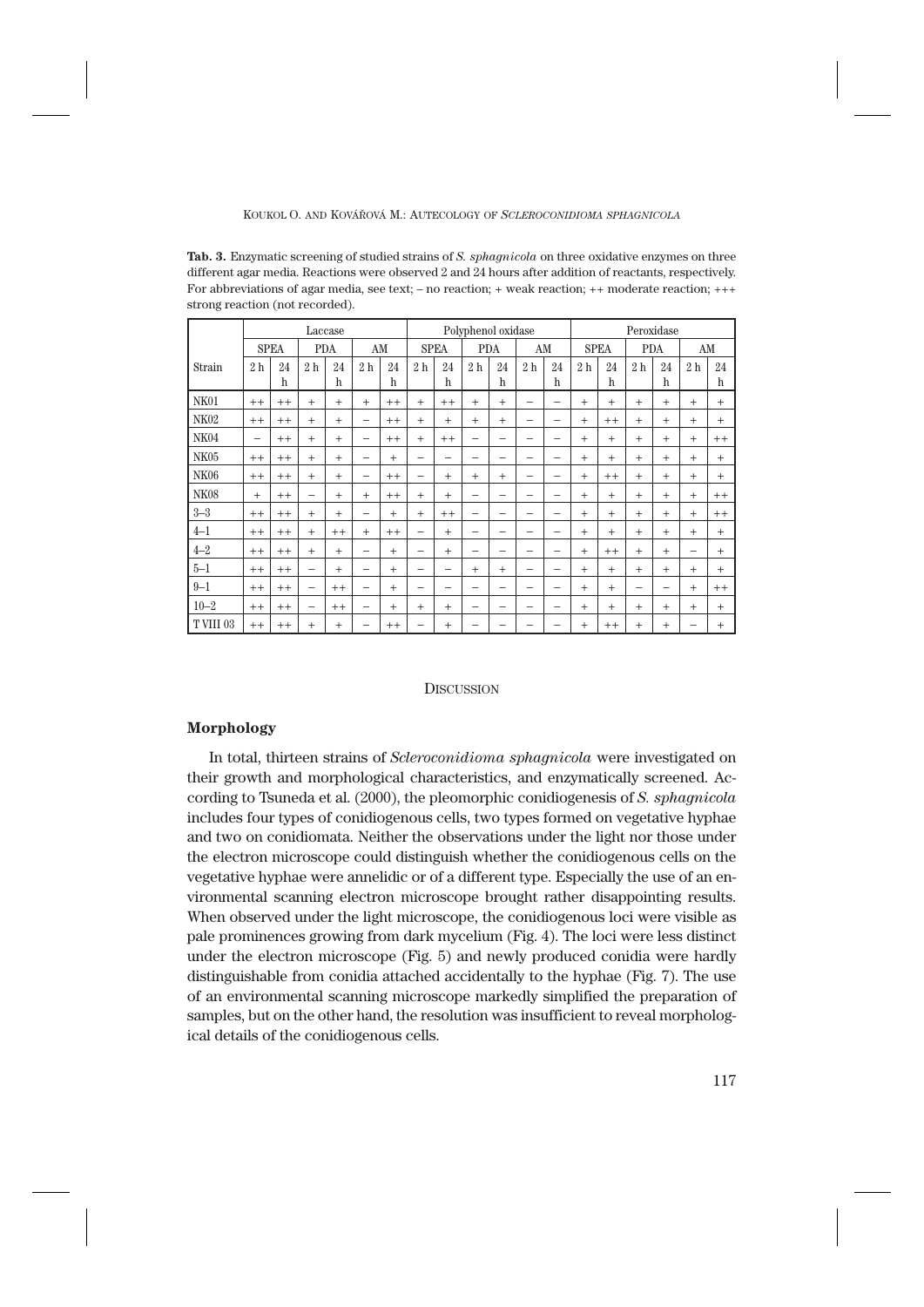Rather surprising was the absence of microsclerotia converted into conidiomata, which gave its name to the genus *Scleroconidioma*. Conidiomata were not observed on any of the agar media used, although the colonies were examined at regular intervals for several weeks. According to the sequence of conidiogenesis described by Tsuneda et al. (2001b), conidiomata should have been formed after no later than one week of incubation. Thus, we are using the term microsclerotia throughout this paper, as Tsuneda et al. (2001b) delimited this term to sterile stromatic bodies produced to survive harsh microclimatic conditions.

There are several species and genera of dematiaceous hyphomycetes producing multicellular bodies resembling *S. sphagnicola.* Species of the genus *Phaeotheca* Sigler, Tsuneda & Carmichael may be distinguished according to the production of endoconidia within a mother cell. The species *Phaeosclera dematioides* Sigler, Tsuneda & Carmichael forms cerebriform, dry colonies and does not produce conidia (Sigler et al. 1981). *Capnobotryella renispora* Sugiyama, another stromatic hyphomycete colonising *Sphagnum* species, can be distinguished according to chains of globose cells forming the microsclerotia. One could also misidentify *Scleroconidioma sphagnicola* as *Aureobasidium pullulans*, which produces ellipsoidal conidia, but never forms stromatic bodies. However, when *Scleroconidioma sphagnicola* is cultivated on nutrition-rich media such as MEA, the production of microsclerotia is suppressed.

We suppose that colony features (greenish colour, pale tufts of aerial mycelium and numerous stromatic bodies on CMAD and SPEA) and microscopic characteristics (one-celled conidia on vegetative hyphae) are sufficient and enable reliable identification without the need of a DNA analysis. The above-mentioned features may be used for identification even if the prominent structures of *S. sphagnicola*, the conidiomata, are not produced.

## **Autecology**

The autecology of *S. sphagnicola* has been thoroughly investigated by several authors in relation to i) its role in the habitat; ii) local climatic conditions, and iii) interactions with other fungi. Therefore firstly, the effect of *S. sphagnicola* on

**Fig. 1.** *Scleroconidioma sphagnicola* NK08, microsclerotium (SEM, bar = 50 μm). **Fig. 2.** *S. sphagnicola* 5–1, microsclerotia (bar = 200 μm). **Fig. 3.** *S. sphagnicola* 5–1, microsclerotia and conidia (LM, bar = 50 μm). **Fig. 4.** *S. sphagnicola* 5–1, older melanised hyphae with conidiogenous loci (arrows) and conidia (LM, bar = 10 μm). **Fig. 5.** *S. sphagnicola* NK08, conidium and conidiogenous locus on hyphae (SEM, bar = 10 μm). **Fig. 6.** *S. sphagnicola* NK05, aggregated conidia most probably in the vicinity of conidiogenous loci (DIC, bar = 10 μm). **Fig. 7.** *S. sphagnicola* NK08, conidia either produced from conidiogenous loci or accidentally attached to mycelium (SEM, bar = 10 μm). All microphotographs of structures from colonies growing 10 days on SPEA at 24 °C. Abbreviations: SEM – scanning electron microscopy; LM – light microscopy in bright field; DIC – light microscopy with Nomarski contrast. © Jiří Machač and Ondřej Koukol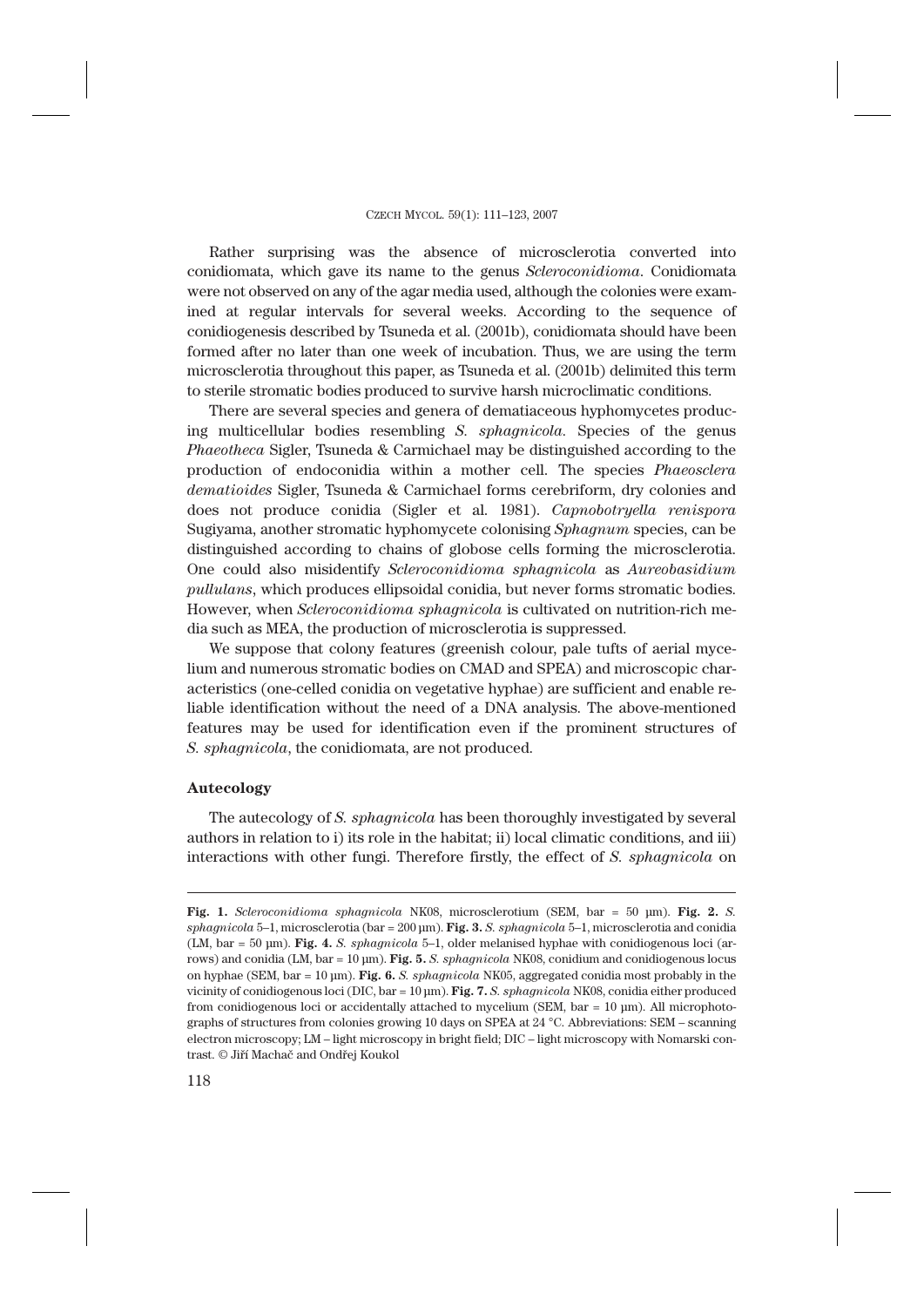

KOUKOL O. AND KOVÁŘOVÁ M.: AUTECOLOGY OF *SCLEROCONIDIOMA SPHAGNICOLA*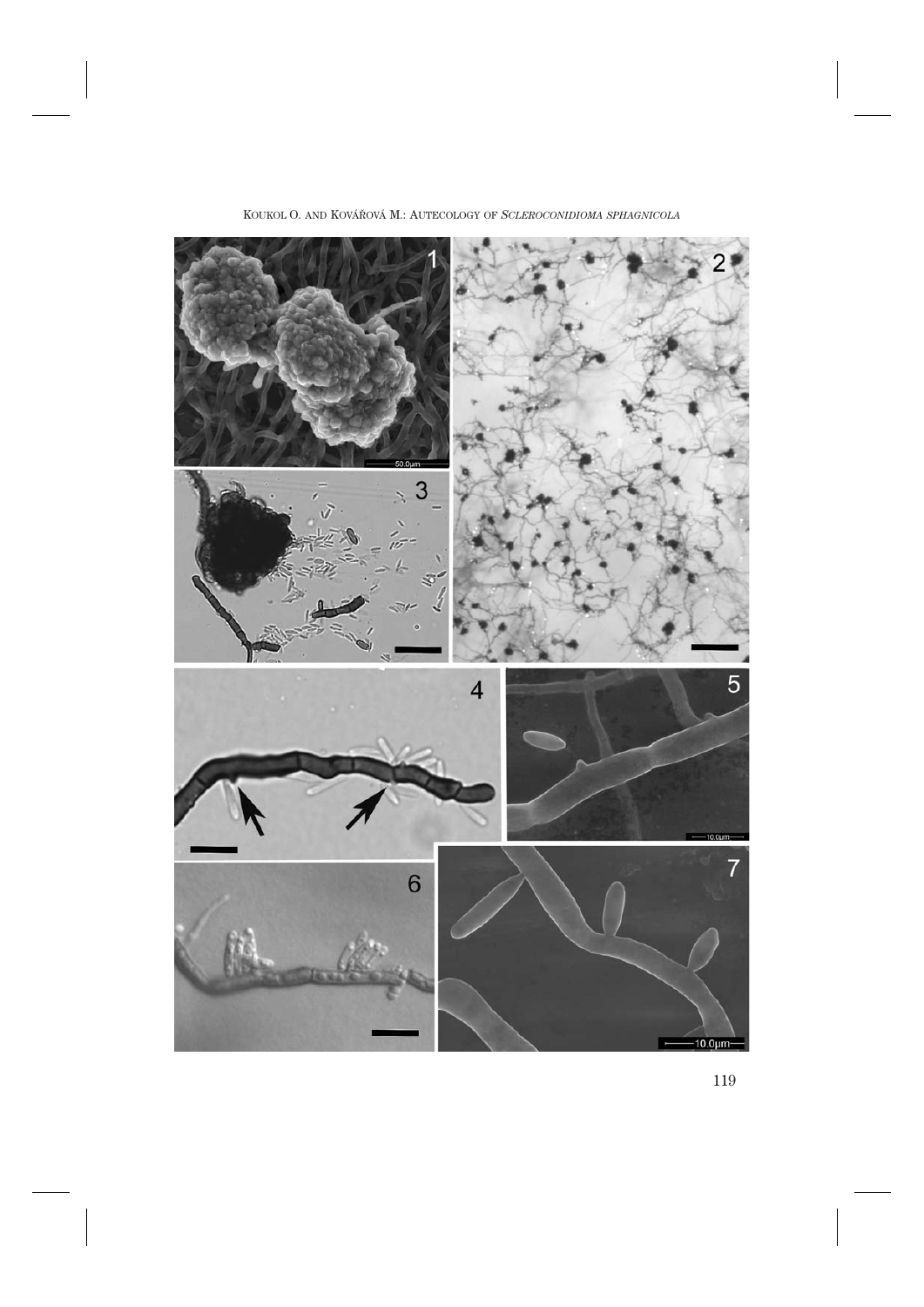bryophytes in Canadian peat bogs was discussed in the papers by Tsuneda et al. (2001a) and Hambleton et al. (2003). Tsuneda et al. (2001a) characterised *S. sphagnicola* as a potentially serious necrotrophic pathogen of *Sphagnum fuscum*. They observed brownish patches of diseased *Sphagnum* plants bearing numerous microsclerotia and similar symptoms after artificial inoculations of healthy *Sphagnum* plants. A detailed observation under the electron microscope revealed that the hyphae of *Scleroconidioma sphagnicola* were able to utilise both the cytoplasmic content and the cell wall. The latter is of special interest, as *Sphagnum* cell walls are highly resistant to biological degradation due to the high content of phenolic compounds (Tsuneda et al. 2001c). The fact that *Scleroconidioma sphagnicola* possesses similar enzymatic characteristics as white rot fungi do, was confirmed in our enzymatic screening. Most of the strains produced polyphenol oxidase, peroxidase and laccase. Considering these abilities, it can be no surprise that *S. sphagnicola* was isolated from spruce wood. Nevertheless, Vasiliauskas et al. (2005) did not discuss in more details the very high frequencies of *S. sphagnicola* isolated from stem cuttings exposed to airborne fungal colonisers. Consequently, the presence of *S. sphagnicola* on coniferous litter needles is neither surprising.

To conclude, the presently known three habitats of *S. sphagnicola* have common features, namely a low content of nitrogen, low availability of phosphorus and low pH together with a high amount of recalcitrant compounds, especially phenols. Therefore, it is not surprising that they are occupied by similar fungal species able to withstand these conditions.

On the other hand, populations of *S. sphagnicola* differ in their life strategies, namely parasitism and saprotrophism. It is of high interest that artificial inoculations of three *Sphagnum* species with five strains of *Scleroconidioma sphagnicola* (isolated from coniferous wood and litter) resulted in only a limited growth of *S. sphagnicola* mycelium on bryophyte leaves. Moreover, *Sphagnum* plants were regularly surveyed at the locality in Šumava NP, but no infected bryophytes were found. Apparently diseased pale whorls were collected in autumn 2005 and spring 2006, placed in damp chambers in the laboratory and cultivated. They revealed no fungal colonisation after several weeks of cultivation (data not shown). The pale colour was apparently caused by other factors than a fungal parasite.

The role of *Scleroconidioma sphagnicola* as a saprotroph participating in spruce litter needle decomposition was studied in long-term experiments (Koukol et al. 2006b). Strain *S. sphagnicola* NK08 transformed organic phosphorus from needles into diphosphates and caused negligible decrease in the C:N ratio of litter needles colonised for 6 months. This result was similar among other strains of saprotrophic ascomycetes and strongly differed from the decrease in C:N ratio caused by the basidiomycete *Setulipes androsaceus* (L.) Antonín. On the other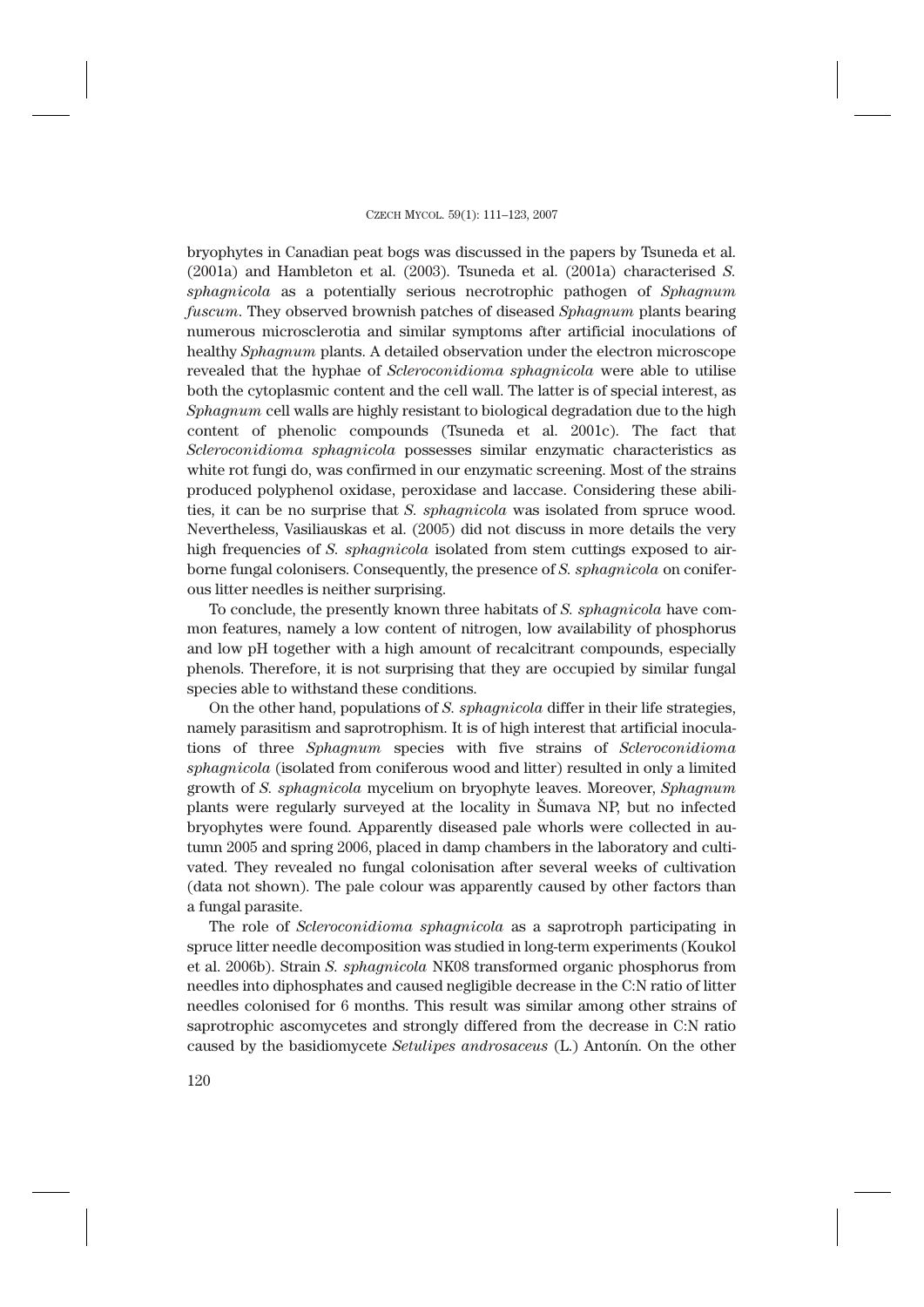hand, unlike *Setulipes androsaceus*, *Scleroconidioma sphagnicola* together with *Thysanophora penicillioides* (Roum.) W. B. Kendr. and *Phialocephala fortinii* C. J. K. Wang & H. E. Wilcox, were able to colonise green spruce needles (data not published). Our preliminary results show that green needles may form up to 50 % of coniferous litter (Kovářová, unpubl.) and represent a substantial fraction of the plant debris. However, they seem to be untouchable by *Setulipes androsaceus*, the most important litter needle decomposer. We suggest that *Scleroconidioma sphagnicola* together with other anamorphic ascomycetes do not participate directly in litter needle decomposition, but precolonise green spruce needles and make them accessible for *Setulipes androsaceus*. This mechanism may include attraction of soil microedaphon causing mechanical degradation of litter needles (Maraun et al. 2003).

Climatic conditions at a particular locality may be selective apart from the quality of the substrate. Temperature fluctuation and high sun radiation in Canadian peat bog areas are selective for fungi forming microsclerotia and thick melanised cell walls. Microsclerotia serving as nutrient storage may successfully survive adverse environmental conditions. Both Tsuneda et al. (2001a,b) and Hambleton et al. (2003) found the formation of microsclerotia essential for the survival of *Scleroconidioma sphagnicola*. Conditions in the studied area of the Šumava NP are more favourable. Spruce stands in this area are less exposed to wind and sun light compared to the open Canadian peat bogs. Only the rather long lasting snow cover (usually from early November to late May) resulting in waterlogging of the litter layer may negatively affect fungal colonisers.

Microsclerotia are also effective during fungal dispersal. Tsuneda et al. (2001a) suggested that *S. sphagnicola* may disperse due to fragmentation of colonised bryophyte leaves. Thus, in open areas of peat bogs, hyphal fragments and microsclerotia may be carried to large distances by wind and water. Distribution of *S. sphagnicola* by wind power in afforested areas in Sweden was proved by Vasiliauskas et al. (2005) and is most probably important also for populations in Šumava NP. Another mechanism may be also involved. Can also edafon colonising forest litter participate in the dispersal of *S. sphagnicola*? Conidia seem to be sticky enough to be caught on the surface of oribatids and collembolans and smaller microsclerotia may survive transport through the digestive tract of mesoedafon. These points will be investigated in our future studies.

Last but not least, the coexistence of *S. sphagnicola* and other fungi should be mentioned. In their review, Butler and Day (1998) presented numerous evidences that fungal melanin plays an important role in the interaction with other microorganisms. It prevents lysis of fungal cells caused by cell wall degrading enzymes and antibiotics liberated by other fungi or bacteria. This fact was confirmed in a competition study of *S. sphagnicola* and other fungi colonising litter needles and wood (Koukol et al. 2006a). During competition on agar plates, the strongly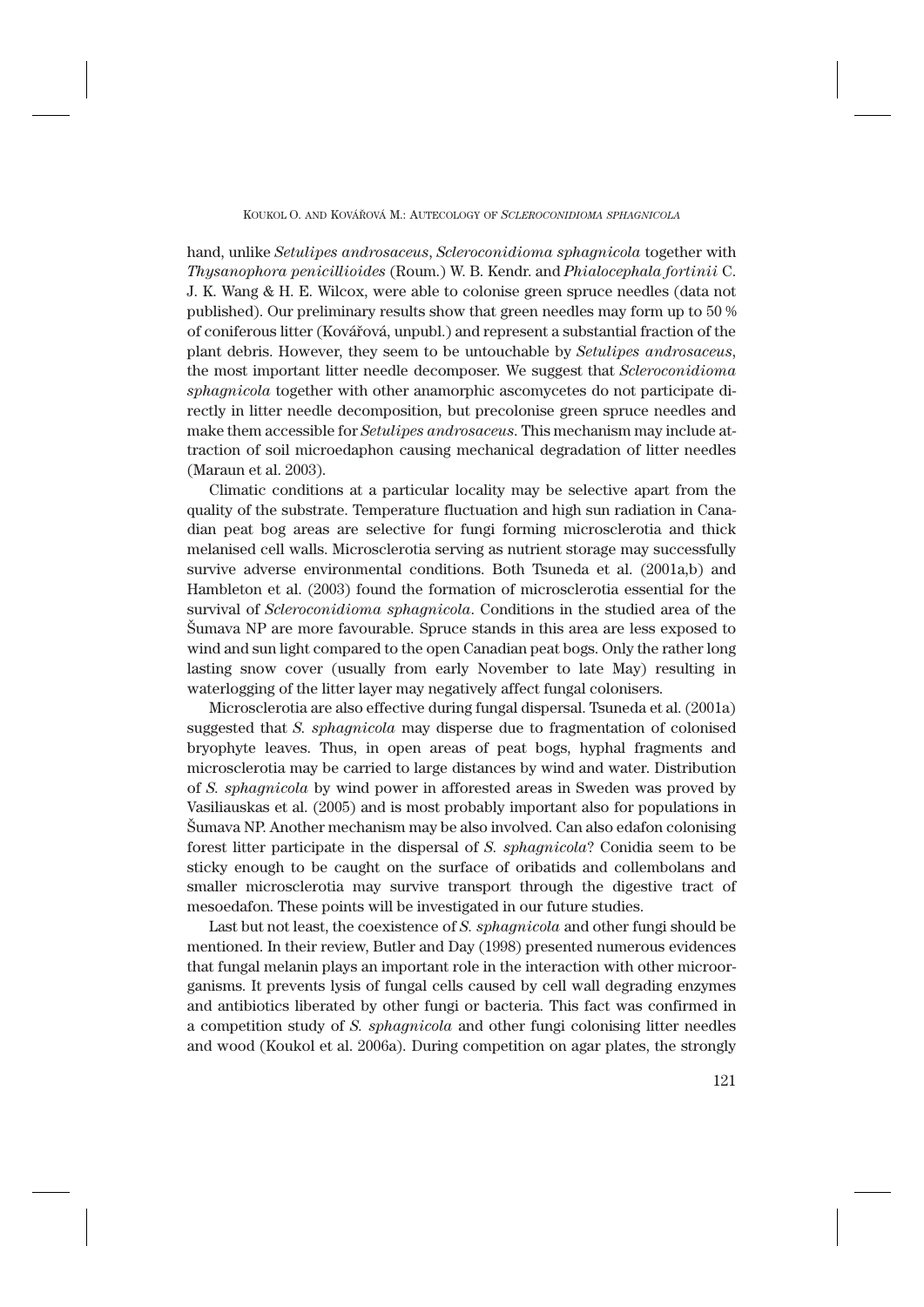melanised *S. sphagnicola* remained viable although being overgrown by a stronger competitor, e.g. *Hypholoma fasciculare* (Huds.) P. Kumm. Overgrowth during mycelial competition often results in replacement of the weaker competitor (Boddy 2000). However, *Scleroconidioma sphagnicola* withstood this biological stress as mycelium or microsclerotia were not affected by the competition and were successfully reisolated from the agar plate.

## ACKNOWLEDGEMENTS

We are grateful to Rimvydas Vasiliauskas (Sweden) and Eva Loskotová (Czech Republic), who provided one strain of *Scleroconidioma sphagnicola* and *Sphagnum* plants, respectively. This study was supported by the Grant Agency of the Czech Republic, projects no. 206/05/0269 and no. 206/03/H137.

#### **REFERENCES**

- ANDERSON I. C., CHAMBERS S. M. and CAIRNEY J. W. G. (1999): Intra– and interspecific variation in patterns of organic and inorganic nitrogen utilization by three Australian *Pisolithus* species. – Mycol. Res. 103: 1579–1587.
- BODDY L. (2000): Interspecific combative interactions between wood-decaying basidiomycetes. FEMS Microbiol. Ecol. 31: 185–194.
- BUTLER M. J. and DAY A. W. (1998): Fungal melanins: a review. Can. J. Microb. 44: 1115–1136.
- DOMSCH K. H., GAMS W. and ANDERSON T.-H. (1980): Compendium of soil fungi. 859 p. London.
- GRAMSS G., GUNTHER T. and FRITSCHE W. (1998): Spot tests for oxidative enzymes in ectomycorrhizal, wood-, and litter decaying fungi. – Mycol. Res. 102(1): 67–72.
- HAMBLETON S., TSUNEDA A. and CURRAH R. S. (20003): Comparative morphology and phylogenetic placement of two microsclerotial black fungi from *Sphagnum*. – Mycologia 95: 959–975.
- HOLEC J. (2000): Mycoflora of the Bohemian Forest basic literature and biodiversity of macrofungi in the main habitats. – Silva Gabreta 5: 69–82.
- HOLEC J. (2004): Rare and interesting fungi from the Vydra Otava river valley in Šumava National Park (Bohemian Forest, Czech Republic). – Silva Gabreta 10: 79–86.
- HOLEC J., NOVOTNÝ M. and SUKOVÁ M. (2002): The first finds of rare sphagnicolous fungus *Sarcoleotia turficola* in the Czech part of the Bohemian Forest. – Silva Gabreta 8: 109–116.
- KOUKOL O., MRNKA L., KULHÁNKOVÁ A. and VOSÁTKA M. (2006a): Competition of *Scleroconidioma sphagnicola* with fungi decomposing spruce litter needles. – Can. J. Bot. 84: 469–476.
- KOUKOL O., NOVÁK F., HRABAL R. and VOSÁTKA M. (2006b): Saprotrophic fungi transform organic phosphorus from spruce needle litter. – Soil Biol. & Bioch. 38: 3372–3379.
- KOVÁŘOVÁ M. and VACEK S. (2003): Mountain Norway spruce forest: Needles supply and its nutrient content. – J. For. Sci. 7: 327–332.
- KUBÁTOVÁ A., VÁŇOVÁ M. and PRÁŠIL K. (1998): Contribution to the biodiversity of soil microfungi of Šumava Mts., Czech Republic. – Silva Gabreta 2: 23–34.
- MARAUN M., MARTENS H., MIGGE S., THEENHAUS A. and SCHEU S. (2003): Adding to 'the enigma of soil animal diversity': fungal feeders and saprophagous soil invertebrates prefer similar food substrates. – Eur. J. Soil Biol. 39: 85–95.